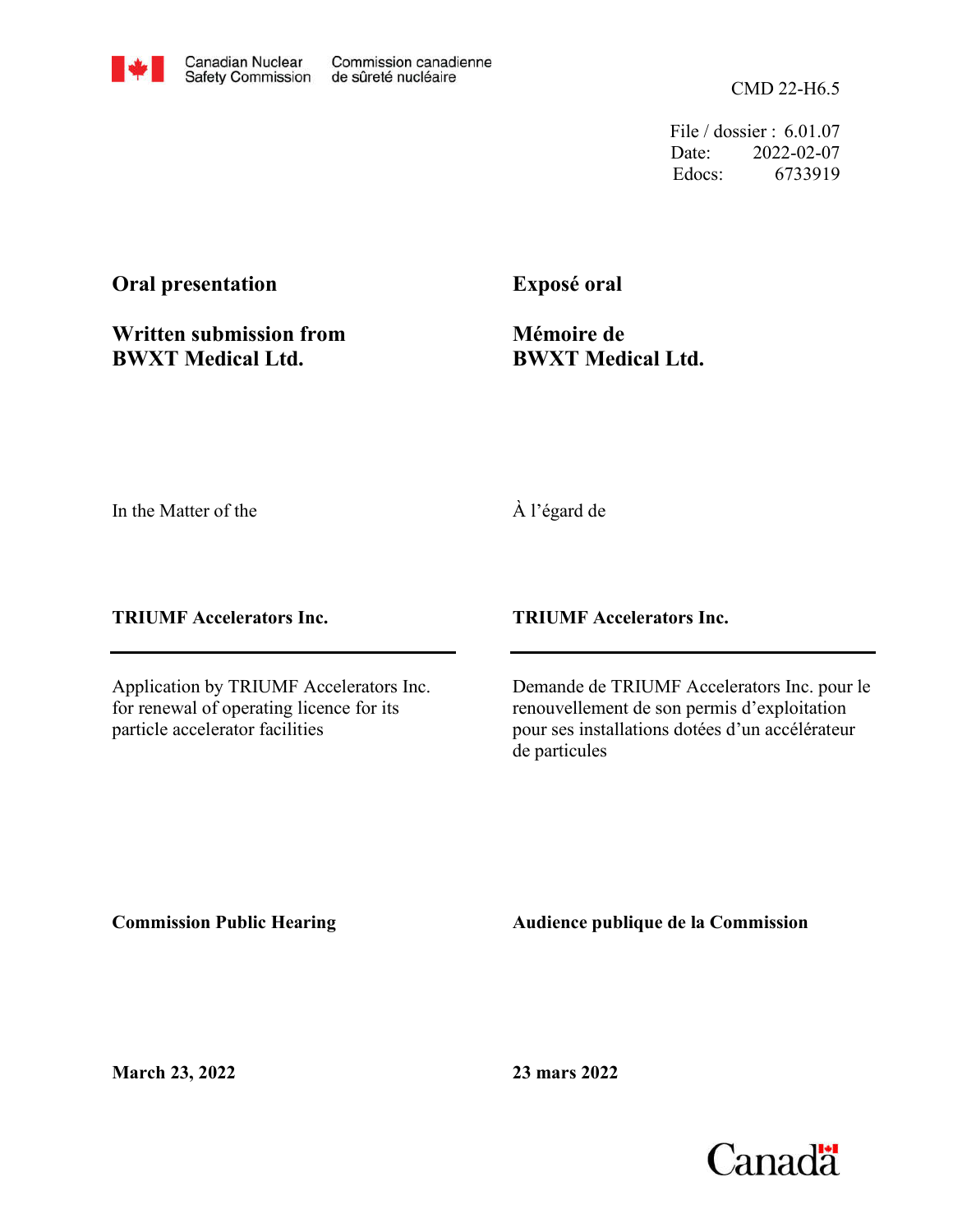

4<sup>th</sup> February 2022

Senior Tribunal Officer, Secretariat Canadian Nuclear Safety Commission 280 Slater Street P.O. Box 1046, Station B Ottawa, Ontario K1P 5S9 Email: [interventions@cnsc-ccsn.gc.ca](mailto:interventions@cnsc-ccsn.gc.ca)

## **Re: TRIUMF Accelerators Inc. Class IB Licence renewal (March 23-24, 2022 Public Hearing)**

Dear President and Commission Members,

Please accept this letter in strong support of the Application for a Class IB License submitted by TRIUMF Accelerators Inc.

BWXT Medical Ltd. Is formed from the acquisition of Nordion's medical isotope business in 2018, and is headquartered in Ottawa, Ontario and employs over 250 highly skilled people in Ottawa and in Vancouver. The company develops, manufactures and supplies radiopharmaceuticals and medical isotopes to radiopharmaceutical companies, hospitals, radiopharmacies, and ultimately, to the patients who need them, in Canada and around the world.

TRIUMF has been successfully deploying its particle accelerator and expert personnel for over forty years to produce medical isotopes, and is currently our key isotope cyclotron irradiation and production partner. TRIUMF works in partnership with BWXT Medical to produce and supply critical medical isotopes for research, diagnostic and therapeutic use. Medical isotopes produced on the TRIUMF site are processed and supplied by BWXT to help patients and researchers in Canada and around the world. As an example, BWXT Medical is one of only two companies in the world supplying Sr-82 to manufacturers of rubidium generators for use in an important PET cardiology procedure – TRIUMF is BWXT Medical's key partner in the manufacture and supply of this isotope.

BWXT has been impressed by TRIUMF's high level of commitment to safety in our production partnership. As an illustrative example, on October 7, 2021, TRIUMF issued a stop work order to its Solid Target Facility (STF) and all associated systems in order to repair a nuclear ventilation system breakdown. The stop work order resulted in an immediate disruption to BWXT Medical's strontium production, thereby directly impacting TRIUMF's revenues tied to this program. Impact notwithstanding, the decision to act was swift and driven by TRIUMF's commitment to safety and the environment. After investigation of the issue, it was determined that the appropriate fix required TRIUMF to schedule a multi-day shutdown of its main cyclotron; an action that resulted in a site-wide impact that halted nearly all research and irradiation testing activities across the organization. Deemed critical, the work was precisely planned and carried out, beginning on November 9, 2021 and completing ahead of

**BWXT Medical Ltd** 447 March Road Ottawa, Ontario Canada, K2K 1X8 www.bwxt.com

People Strong **INNOVATION DRIVEN >**